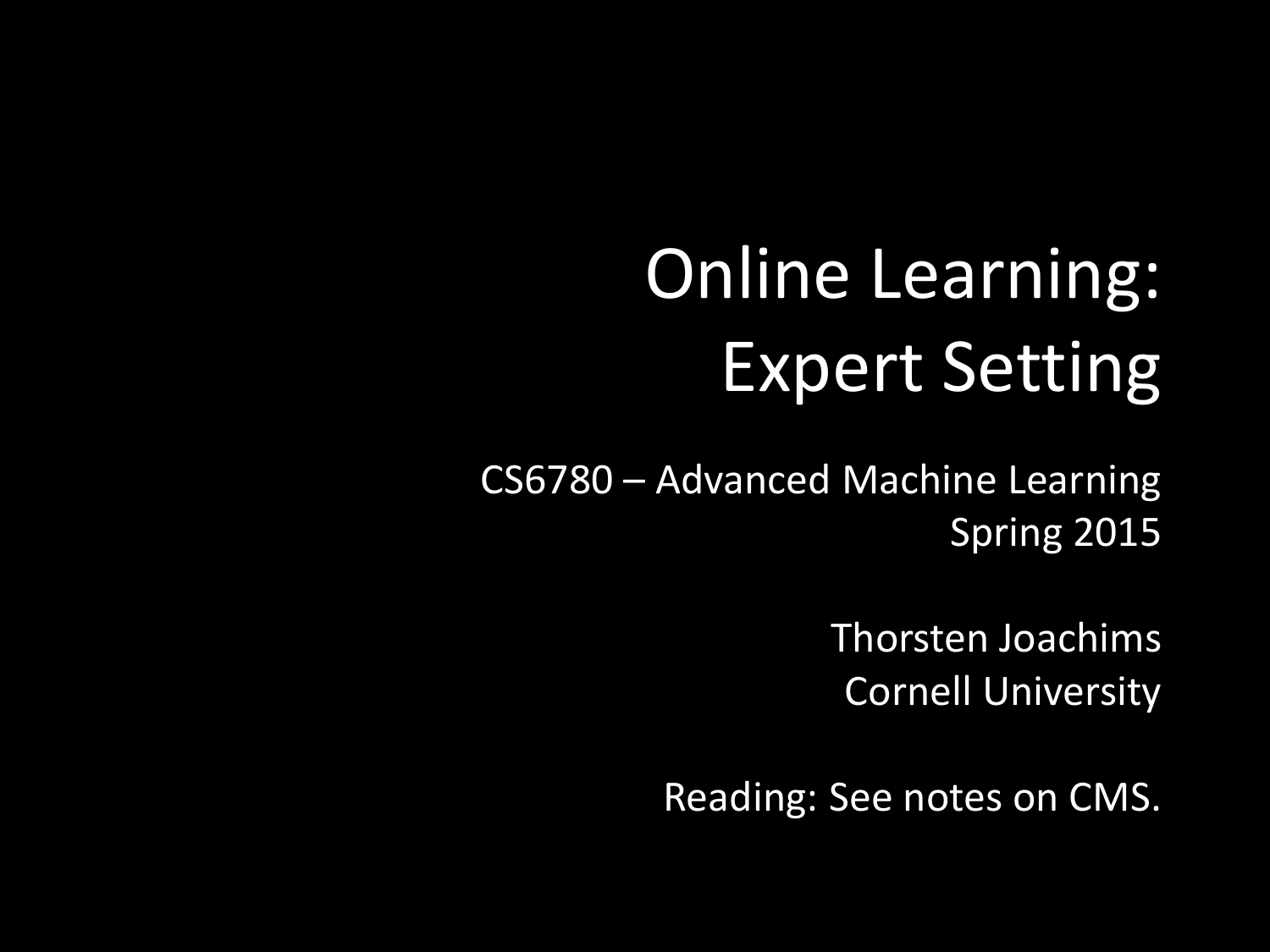## Online Classification Model

- Setting
	- Classification
	- Hypothesis space H with h:  $X\rightarrow Y$
	- Measure misclassifications (i.e. zero/one loss)
- Interaction Model
	- Initialize hypothesis  $h \in H$
	- FOR t from 1 to T
		- Receive  $x_t$
		- Make prediction  $\widehat{y}_t = h(x_t)$
		- Receive true label  $y_t$
		- $-$  Record if prediction was correct (e.g.,  $\widehat{y}_t = y_t$ )
		- $-$  Update  $h$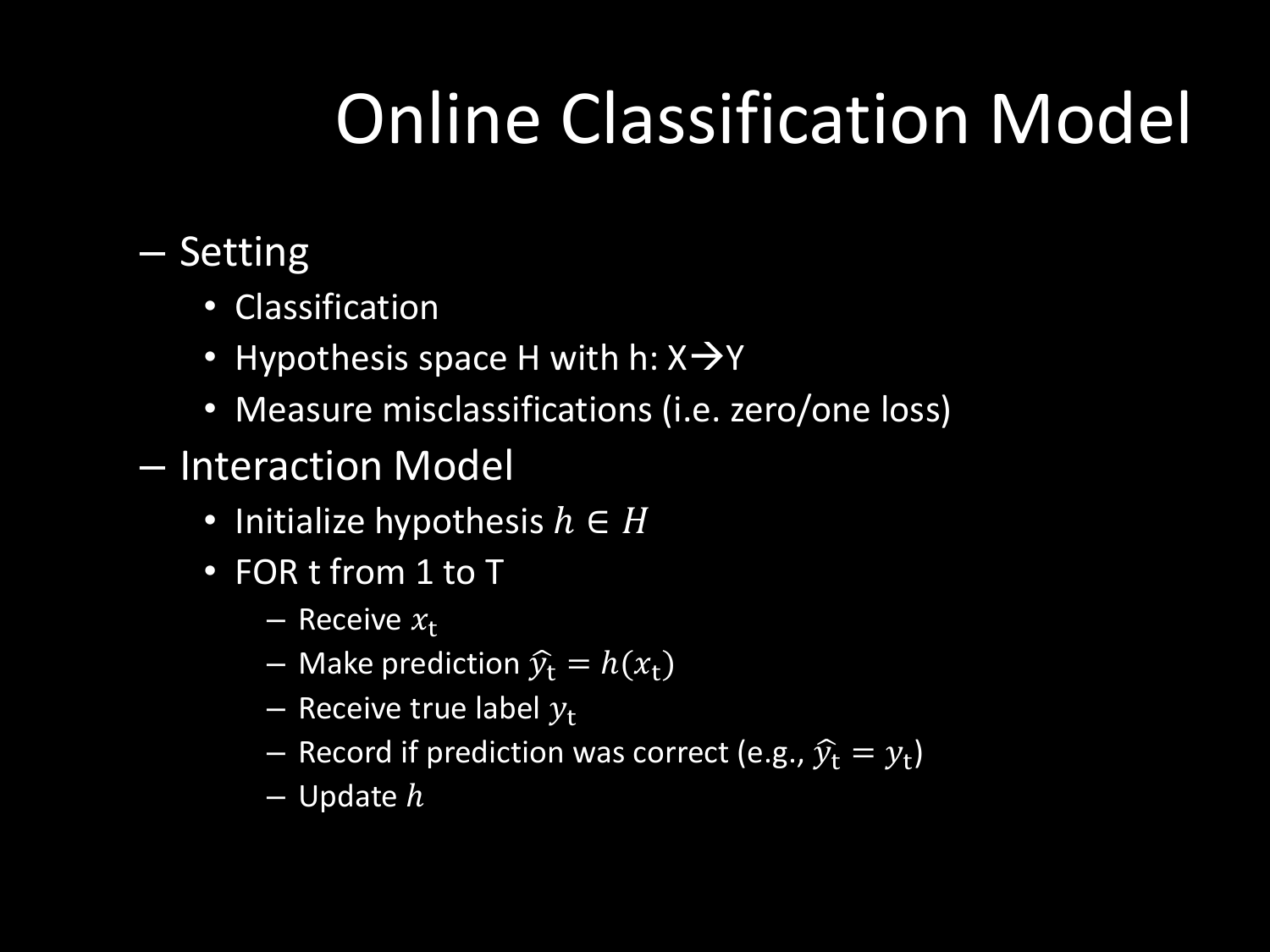## (Online) Perceptron Algorithm

- Input:  $S = ((\vec{x}_1, y_1), ..., (\vec{x}_n, y_n)),$   $\vec{x}_i \in \Re^{N},$   $y_i \in \{-1, 1\}^{\top}$
- Algorithm:
	- $-\vec{w}_0 = \vec{0}, k = 0$
	- $-$  FOR  $i=1$  TO  $n$ 
		- \* IF  $y_i(\vec{w}_k \cdot \vec{x}_i) \leq 0$  ### makes mistake
			- $\overrightarrow{w}_{k+1} = \overrightarrow{w}_k + y_i \overrightarrow{x}_i$
			- $k = k + 1$
		- \* ENDIF
	- ENDFOR
- Output:  $\vec{w}_k$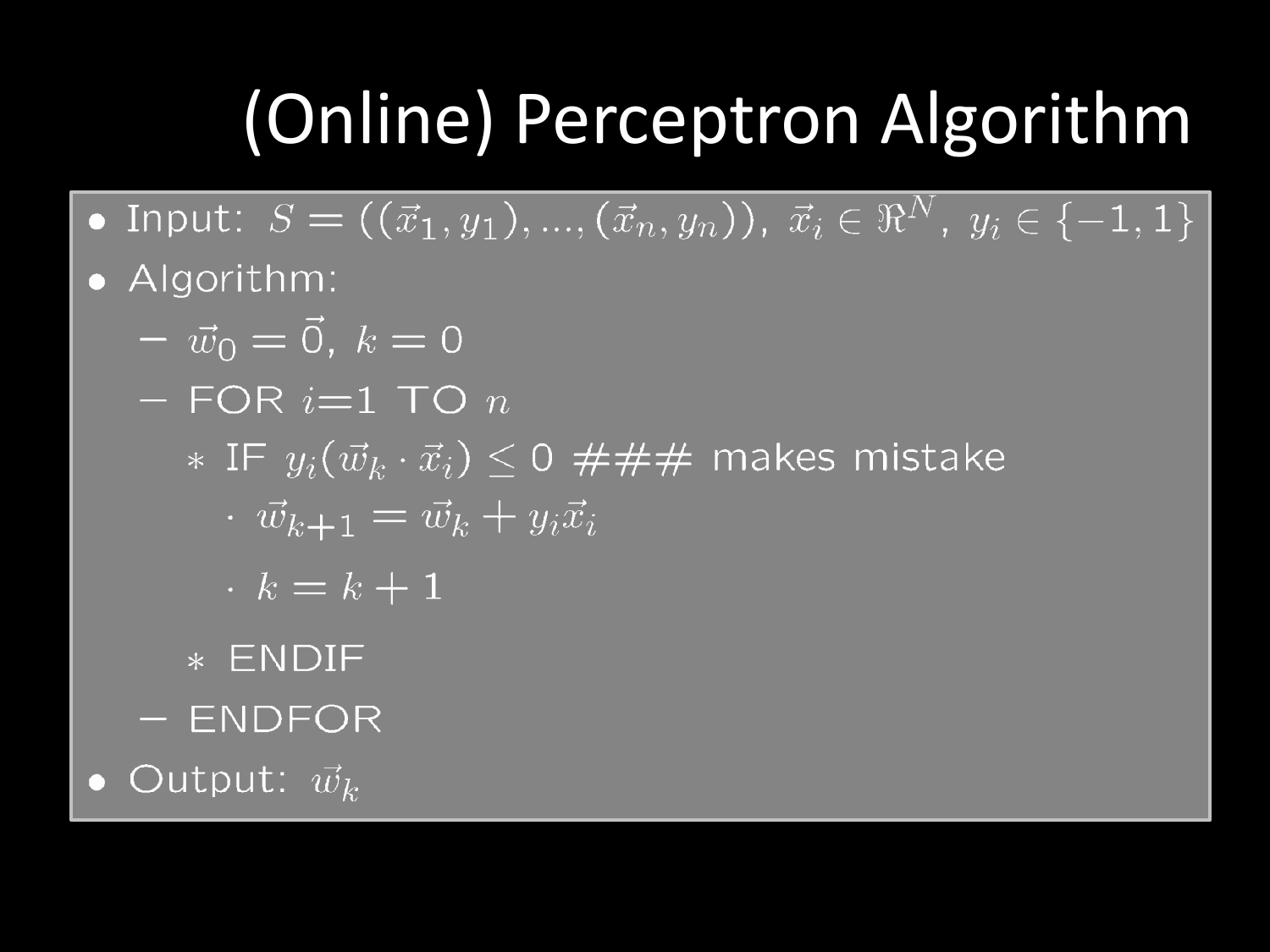#### Perceptron Mistake Bound

Theorem: For any sequence of training examples  $S = ((\vec{x}_1, y_1), ..., (\vec{x}_n, y_n)$  with  $R = \max \lVert \vec{x}_i \rVert$  ,

if there exists a weight vector  $\vec{w}_{opt}$  with  $\left|\left|\vec{w}_{opt}\right|\right|=1$ and

 $y_i \left( \vec{w}_{opt} \cdot \vec{x}_i \right) \ge \delta$ 

for all  $1 \leq i \leq n$ , then the Perceptron makes at most

 $R^2$  $\delta^2$ errors.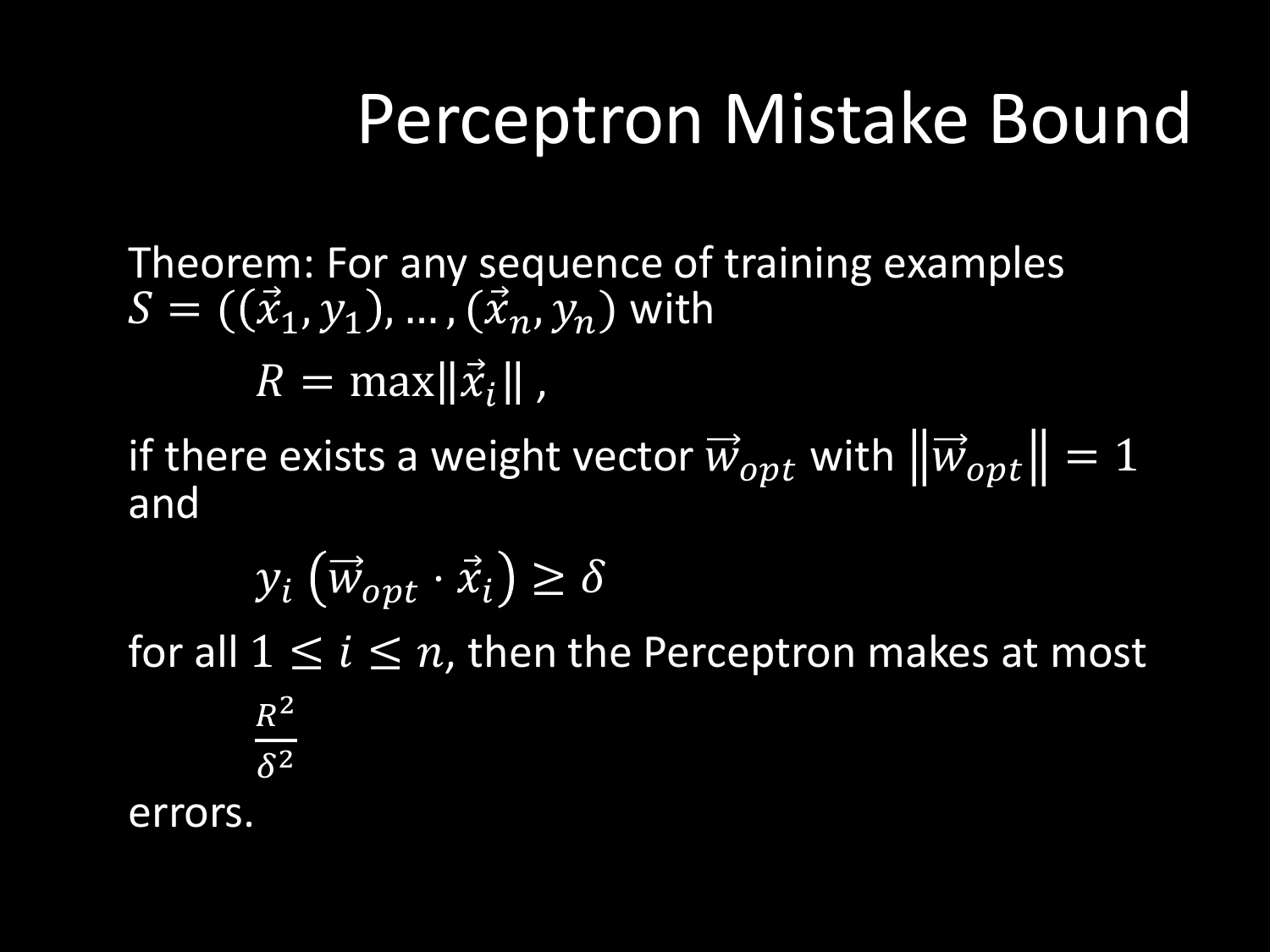### Expert Learning Model

- Setting
	- N experts named  $H = \{h_1, ..., h_N\}$
	- $-$  Each expert  $h_i$  takes an action  $y = h_i(x_t)$  in each round t and incurs loss  $\Delta_{t.i}$
	- Algorithm can select which expert's action to follow in each round
- Interaction Model
	- FOR t from 1 to T
		- Algorithm selects expert  $h_{it}$  according to strategy  $A_{W_t}$  and follows its action  $\overline{y}$
		- Experts incur losses  $\Delta_{t.1}$  …  $\Delta_{t.N}$
		- Algorithm incurs loss  $\Delta_{t,i_r}$
		- Algorithm updates  $w_t$  to  $w_{t+1}$  based on  $\Delta_{t,1}$  ...  $\Delta_{t,N}$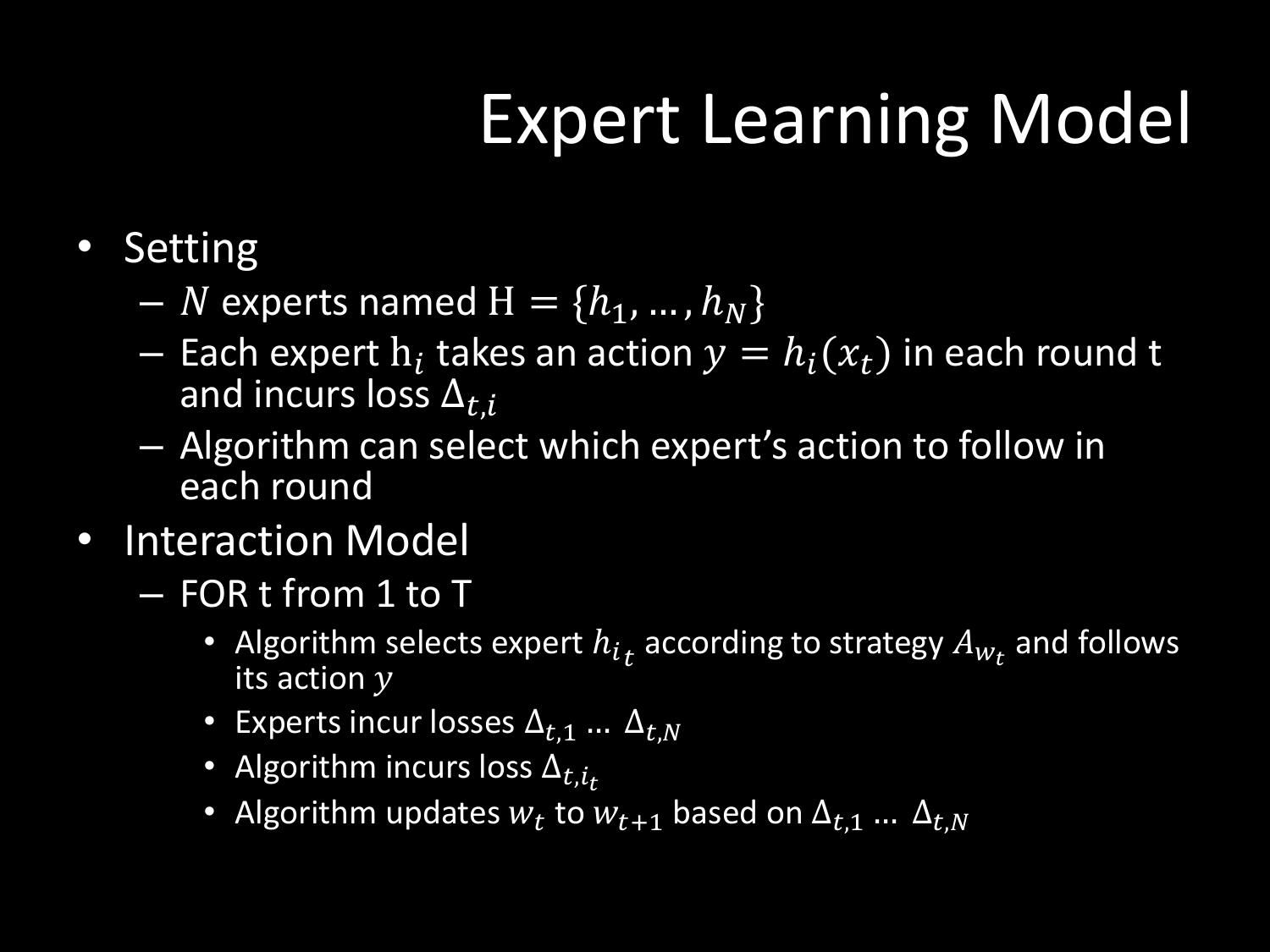# Halving Algorithm

- Setting
	- N experts named  $H = \{h_1, ..., h_N\}$
	- Binary actions  $y = \{+1, -1\}$  given input x, zero/one loss
	- $-$  Perfect expert exists in H
- Algorithm
	- $-VS_1 = H$
	- $-$  FOR t = 1 TO T
		- Predict the same y as majority of  $h_i \in VS_t$
		- $VS_{t+1} = VS_t$  minus those  $h_i \in VS_t$  that were wrong
- Mistake Bound
	- How many mistakes can the Halving algorithm make before predicting perfectly?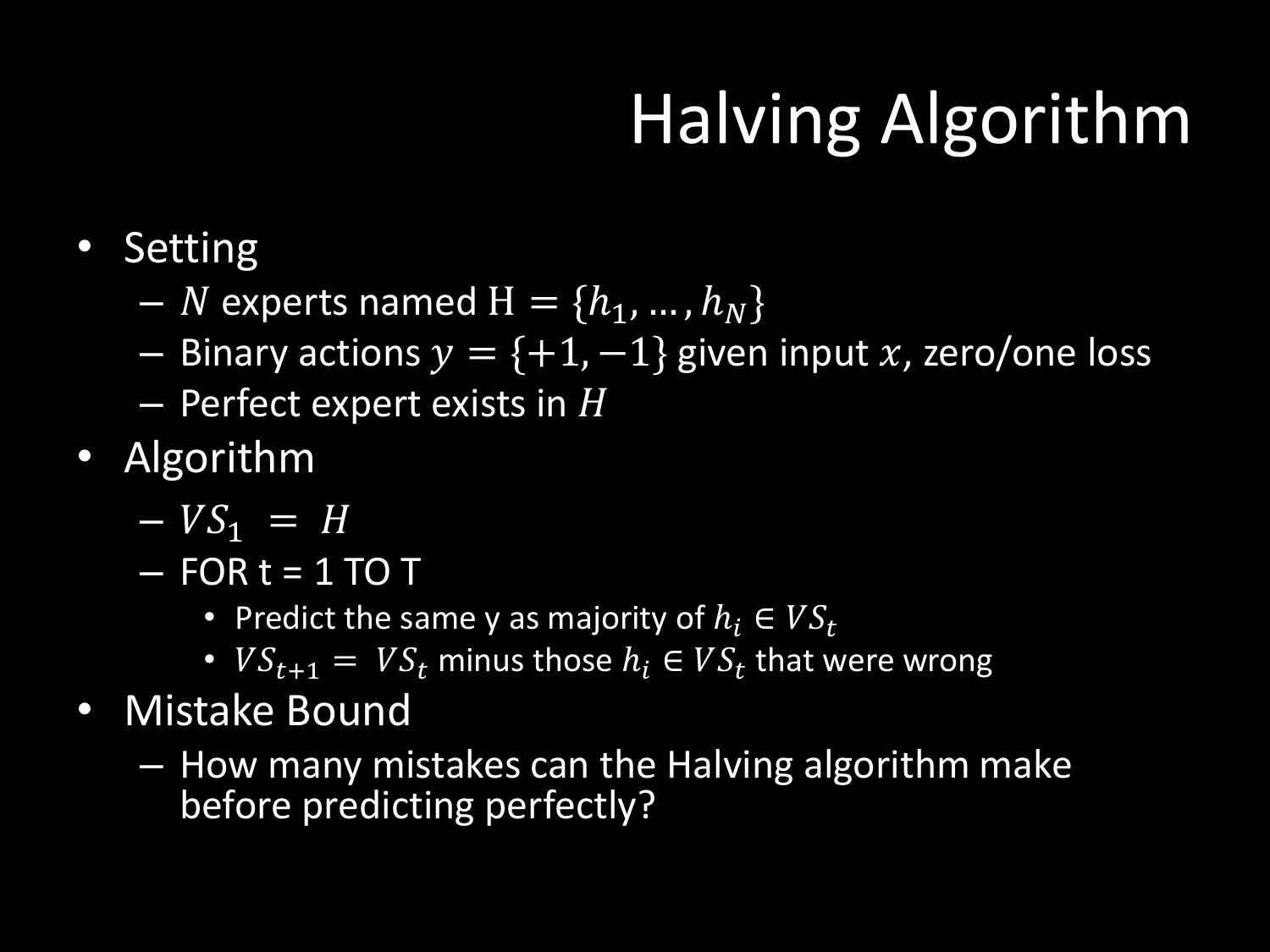#### Regret

- Idea
	- *N* experts named  $H = \{h_1, ..., h_N\}$
	- $-$  Compare performance of  $A$  to best expert  $i^*$  in hindsight.
- Regret
	- $-$  Overall loss of best expert  $i^*$  in hindsight is

$$
\Delta_T^* = \min_{i^* \in [1..N]} \sum_{t=1}^T \Delta_{t,i^*}
$$

 $-$  Loss of algorithm  $A$  at time  $t$  is

 $\Delta_{t,i}$ 

for algorithm that picks recommendation of expert  $i = A(w_t)$  at time t.

– Regret is difference between loss of algorithm and best fixed expert in hindsight

$$
Regret(T) = \sum_{t=1}^{T} \Delta_{t, A(w_t)} - \min_{i^* \in [1..N]} \sum_{t=1}^{T} \Delta_{t, i^*}
$$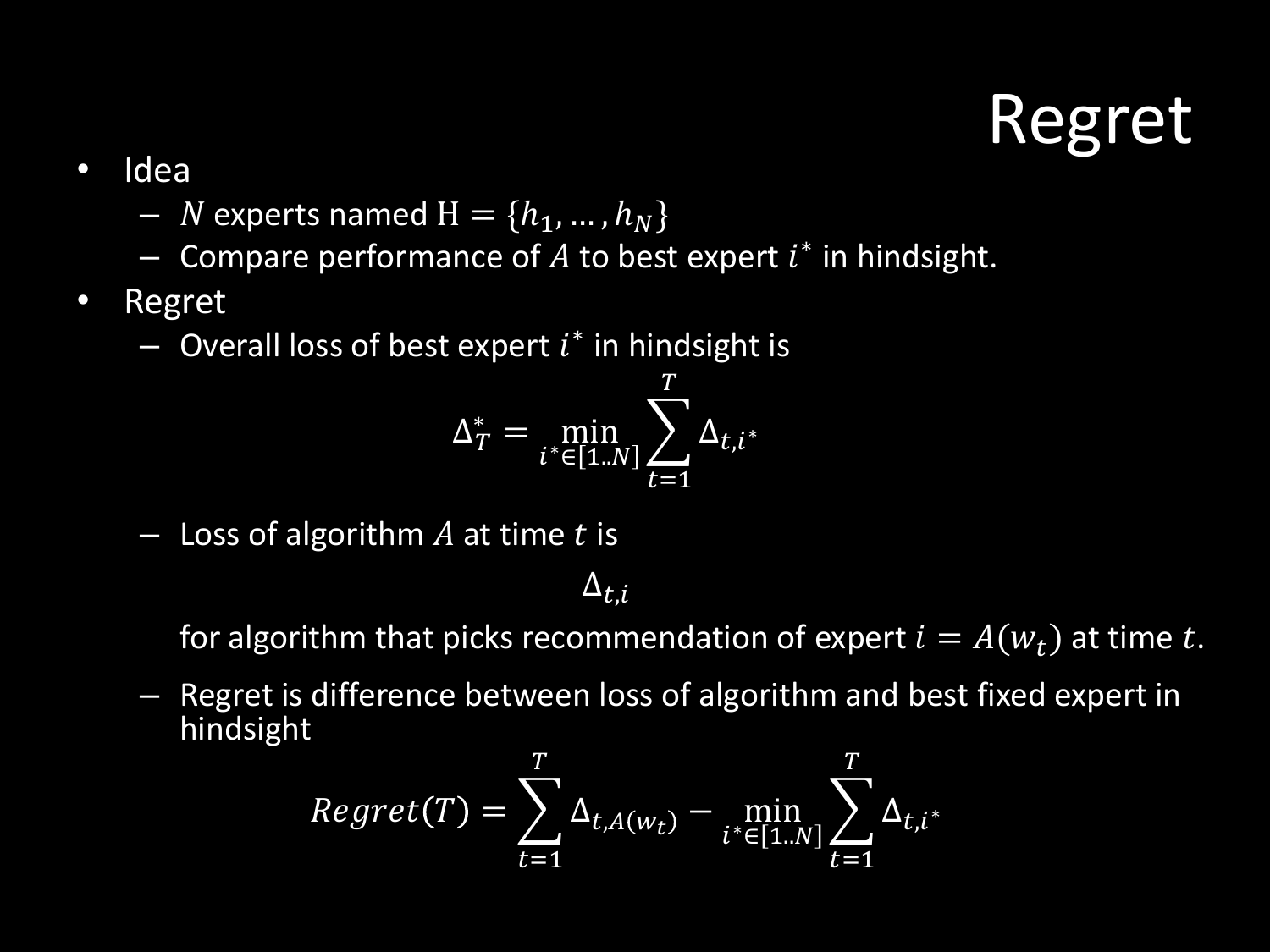## Weighted Majority Algorithm

- Setting
	- $N$  experts named  $H = \{h_1, ..., h_N\}$
	- Binary actions  $y = \{+1, -1\}$  given input x, zero/one loss
	- There may be no expert in H that acts perfectly
- Algorithm
	- $-$  Initialize  $w_1 = (1,1, ..., 1)$
	- $-$  FOR  $t = 1$  TO T
		- Predict the same y as majority of  $h_i \in H$ , each weighted by  $w_{t,i}$
		- FOREACH  $h_i \in H$ 
			- IF h\_i incorrect THEN  $w_{t+1,i} = w_{t,i} * \beta$ ELSE  $w_{t+1,i} = w_{t,i}$
- Regret Bound
	- How close is the number of mistakes the Weighted Majority Algorithm makes to the number of mistakes of the best expert in hindsight?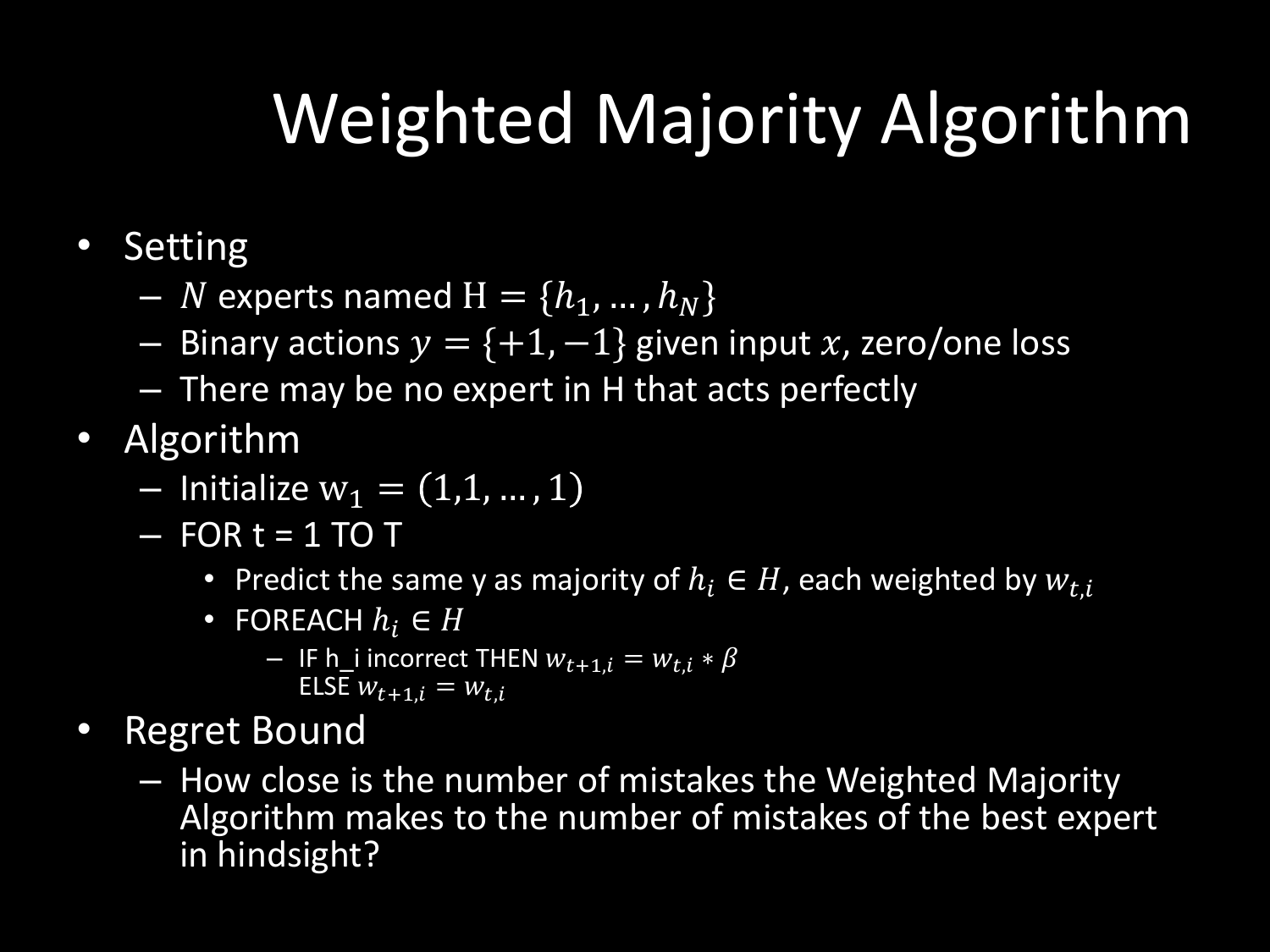# Exponentiated Gradient Algorithm for Expert Setting (EG)

- Setting
	- N experts named  $H = \{h_1, ..., h_N\}$
	- Any actions, any positive and bounded loss
	- There may be no expert in H that acts perfectly
- Algorithm
	- $-$  Initialize  $w_1 =$ 1  $\overline{N}$ , … , 1  $\overline{N}$
	- FOR t from 1 to T
		- Algorithm randomly picks  $i_t$  from  $P(I_t = i_t) = w_{t,i}$
		- Experts incur losses  $\Delta_{t.1}$  ...  $\Delta_{t.N}$
		- Algorithm incurs loss  $\Delta_{t.i.f.}$
		- Algorithm updates  $w$  for all experts  $i$  as  $\forall i, w_{t+1,i} = w_{t,i} \exp(-\eta \Delta_{t,i})$ Then normalize  $W_{t+1}$  so that  $\sum_j W_{t+1,j} = 1$ .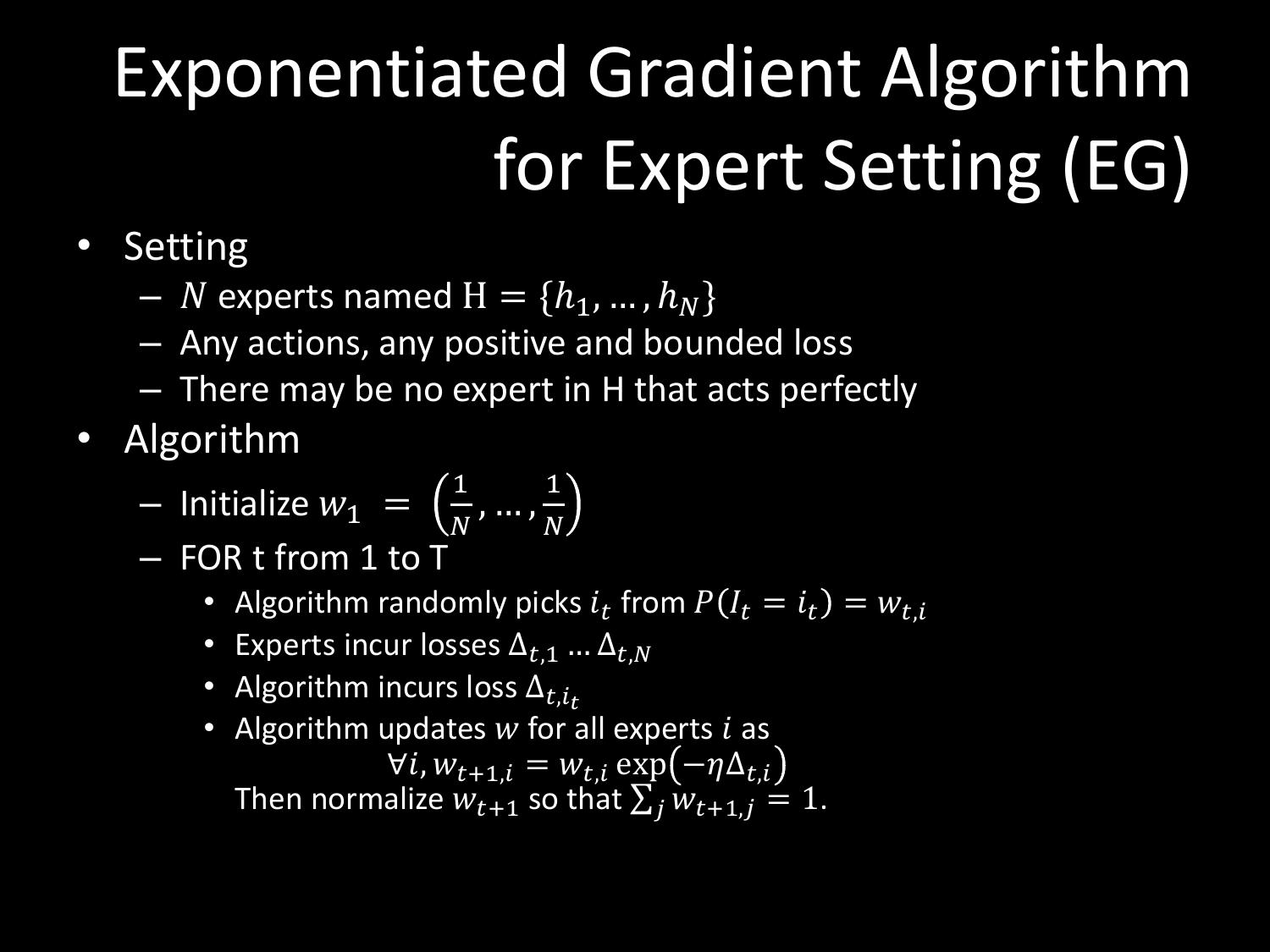## Expected Regret

• Idea

– Compare performance to best expert in hindsight

- Regret
	- $-$  Overall loss of best expert  $i^*$  in hindsight is

$$
\Delta_T^* = \min_{i^* \in [1..N]} \sum_{t=1}^T \Delta_{t,i^*}
$$

- Expected loss of algorithm  $A(w_t)$  at time t is

$$
E_{A(w_t)}[\Delta_{t,i}] = w_t \Delta_t
$$

for randomized algorithm that picks recommendation of expert i at time t with probability  $w_{t,i}$ .

– Regret is difference between expected loss of algorithm and best fixed expert in hindsight

$$
ExpectedRegret(T) = \sum_{t=1}^{T} w_t \Delta_t - \min_{i^* \in [1..N]} \sum_{t=1}^{T} \Delta_{t,i^*}
$$